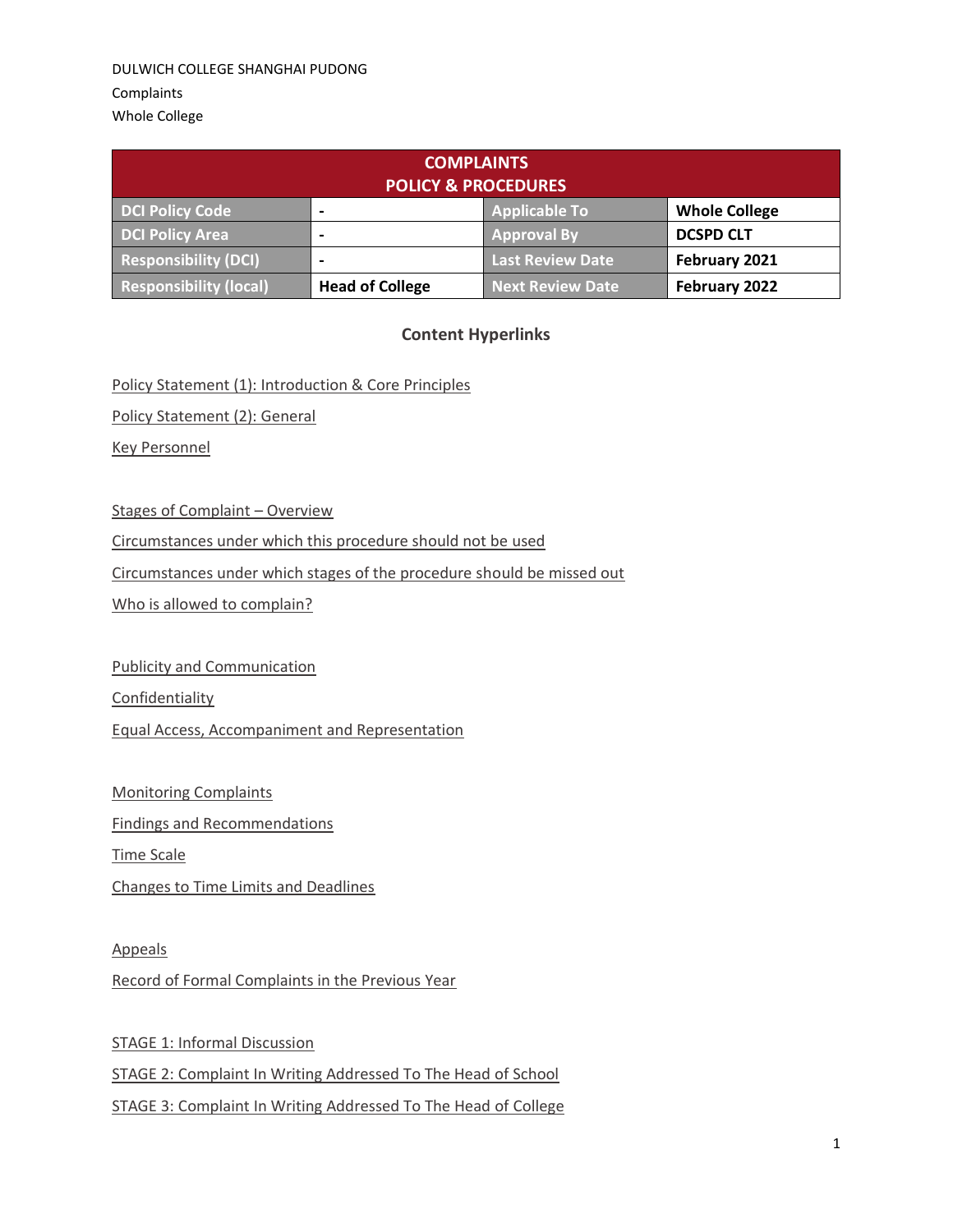# [STAGE 4: Complaint In Writing Addressed To And Reviewed By The Director of Schools](#page-11-0)

[Formal Complaint Form](#page-13-0)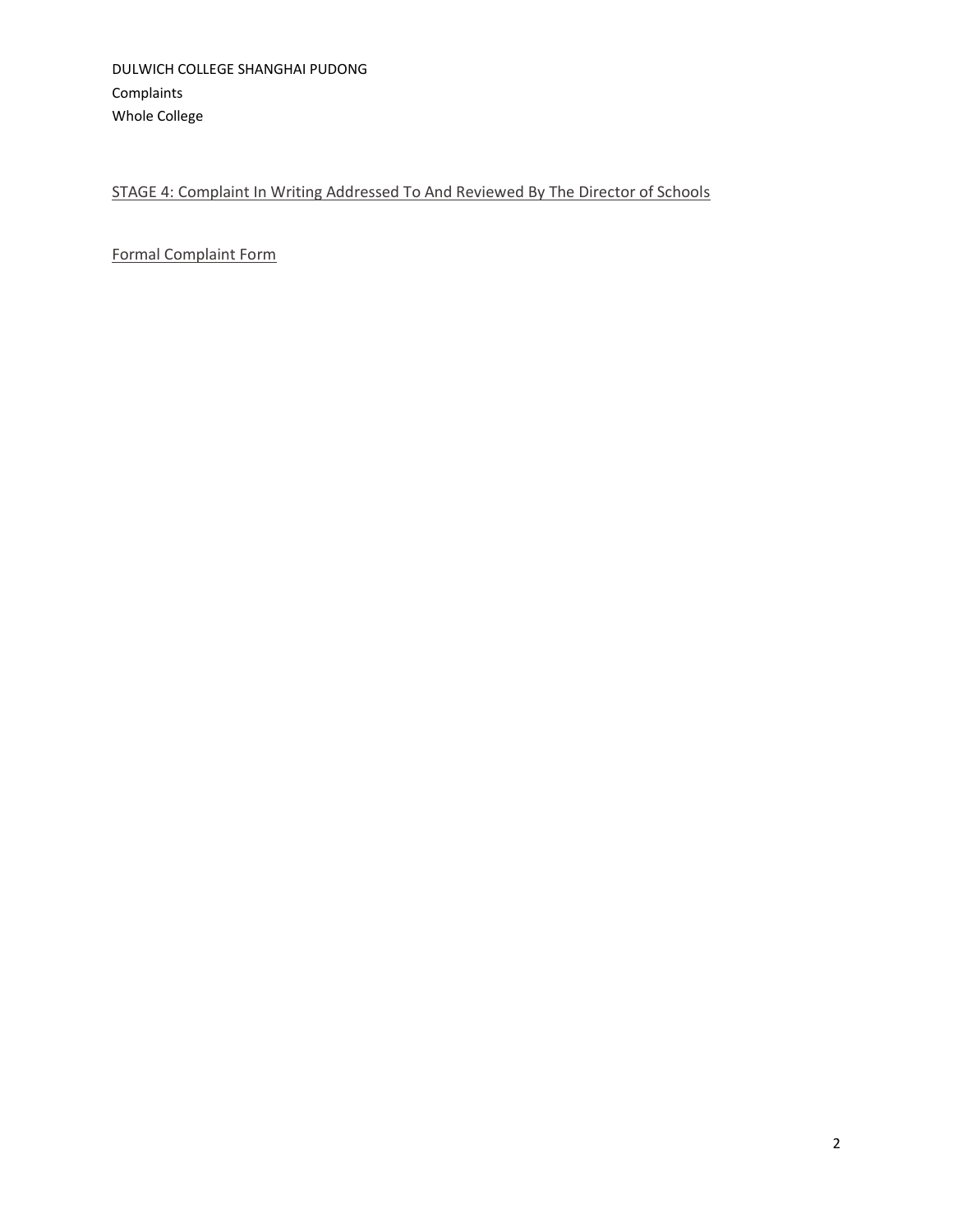# **Policy Statement (1): Introduction & Rationale**

The College aims to:

- 1) encourage the resolution of problems by informal means wherever possible;
- 2) ensure that concerns are dealt with quickly, fully and fairly and within clearly defined time limits;
- 3) provide effective responses and appropriate redress;
- 4) maintain good working relationships between all people involved with the College.

The College recognises a distinction between a 'concern' and a 'complaint'. Concerns may be raised regularly with a respective School on an ad hoc and informal basis, and we endeavor to resolve or answer each one satisfactorily. A complaint is understood to be more serious, raised in a more specific manner, and may be considered as "any matter about which a parent of a student is unhappy and seeks action by the College".

A complaint is considered to be 'formal' if it moves beyond Stage 1, as below. Although all formal complaints must be made in writing, this does not mean that the formal stage is automatically triggered whenever a concern is expressed in writing, for example, by email.

A complaint will usually only progress to the formal stage after first being considered at the preliminary stage and only then if the complainant intends to escalate a matter to the formal stage.

This policy sets out procedures for existing parents. If a person outside of the College community wishes to raise a concern, they should contact the Head of College directly at [dcspd.headofcollege@dulwich](mailto:dcspd.headofcollege@dulwich-shanghai.cn)[shanghai.cn](mailto:dcspd.headofcollege@dulwich-shanghai.cn)

### **Policy Statement (2): General**

- 1) This policy applies to all members of the DCSPD College community.
- 2) DCSPD implements this policy through adherence to the procedures set out in the rest of this document.
- 3) This policy is made available to all interested parties, in accordance with our *Provision of Information* policy. It should be read in conjunction with related Parental Handbooks from the College's respective Schools.
- 4) This policy is reviewed at least annually, or as events or legislation changes require, by CLT.

#### <span id="page-2-0"></span>**Key Personnel**

- 1) Caroline Taylor: Head of College
- 2) Angela Hencher: Director of Business Administration; Complaints Co-ordinator
- 3) Lee Mack: Director of Communication
- 4) Alison Derbyshire: Head of Senior School
- 5) Victoria Foster: Head of Junior School
- 6) Katherine Weir-Davis: Head of DUCKS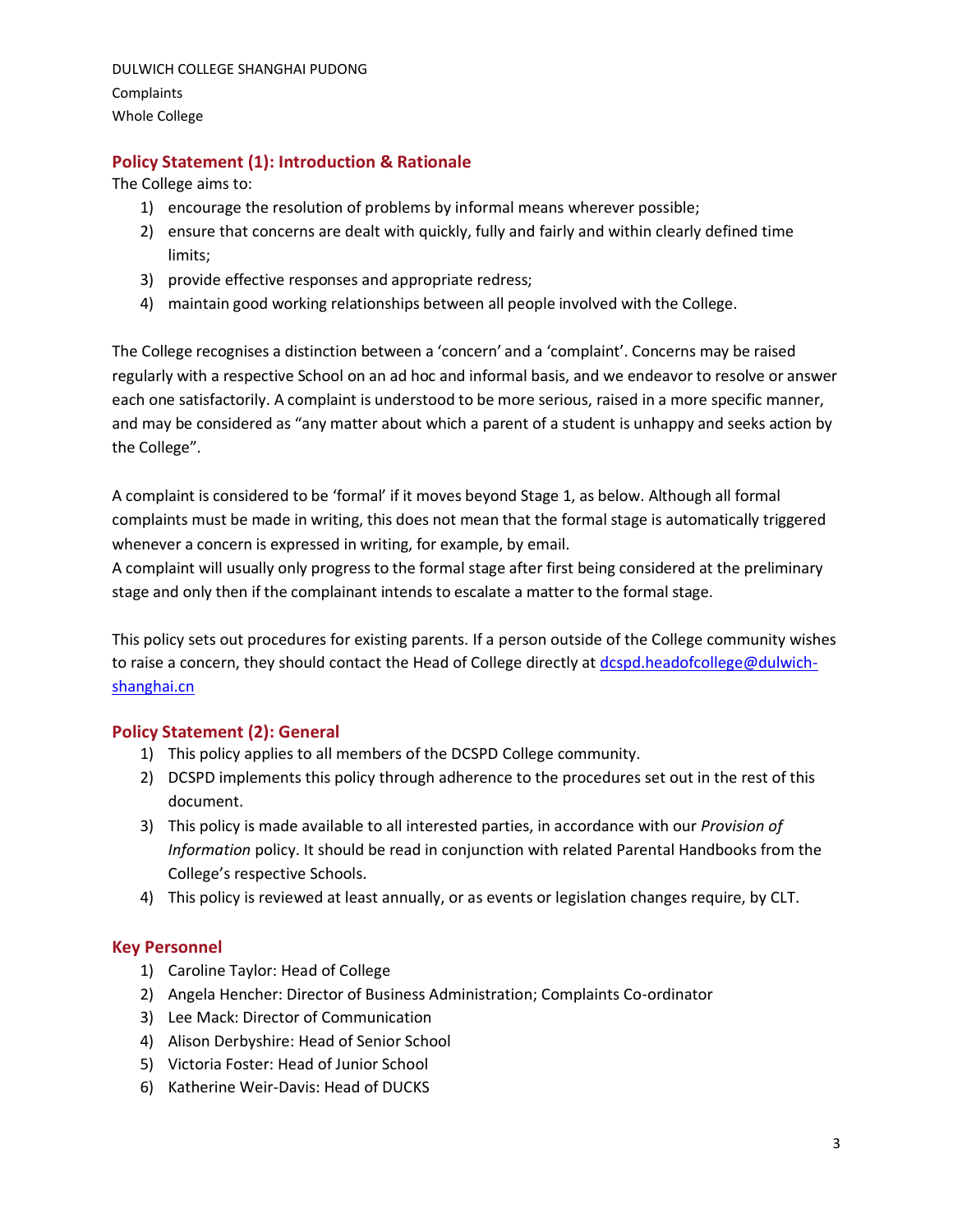### DULWICH COLLEGE SHANGHAI PUDONG **Complaints**

Whole College

7) David FitzGerald: DCI Managing Director, International Colleges

# <span id="page-3-0"></span>**Stages of Complaint – Overview**

Each of the stages below will usually occur in order and there will usually be no return to previous stages. It should be stressed that the majority of complaints are resolved on an informal basis (Stage 1), and this is the default understanding for the College's process; formal levels are only considered if informal actions have evidently failed to resolve the matter reasonably (please note exceptions below).

| <b>Stage</b>   | <b>Level of Complaint</b>              | <b>Responsibility</b>         |
|----------------|----------------------------------------|-------------------------------|
| $\mathbf{1}$   | Informal discussion and resolution     | School staff                  |
|                | Complaint in writing addressed to and  | Head of School                |
| $\overline{2}$ | investigated by the respective Head of |                               |
|                | School                                 |                               |
| $\overline{3}$ | Complaint in writing addressed to and  | Head of College               |
|                | investigated by the Head of College    |                               |
|                | Complaint in writing addressed to and  | DCI Managing Director,        |
| $\overline{4}$ | reviewed by the DCI Managing Director, | <b>International Colleges</b> |
|                | <b>International Colleges</b>          |                               |

# <span id="page-3-1"></span>**Circumstances under which this procedure should not be used**

- 1) Child protection procedures
- 2) Student exclusions
- 3) Student admissions
- 4) Issues related to criminal investigations and employee grievances must also all be handled separately from this policy.

This complaints policy is distinct from formal staff disciplinary proceedings and this should be made clear to all concerned. There may be occasions where a complaint gives rise to disciplinary procedures which put the complaints process on hold. If and when this occurs, the complainant should be informed. Any non-disciplinary aspects of the complaint should continue to be dealt with through the usual complaints procedures.

# <span id="page-3-2"></span>**Circumstances under which stages of the procedure should be missed out**

- 1) This policy sets out the most suitable and effective process for dealing with the majority of complaints that are not covered by alternative procedures (see above). In most cases any concern or complaint, regardless of whose attention to whom it is initially brought, should be discussed informally (Stage 1) before being submitted at any of the following consecutive formal stages.
- 2) However, occasionally there will be circumstances under which it is unsuitable for complaints to be dealt with in this way.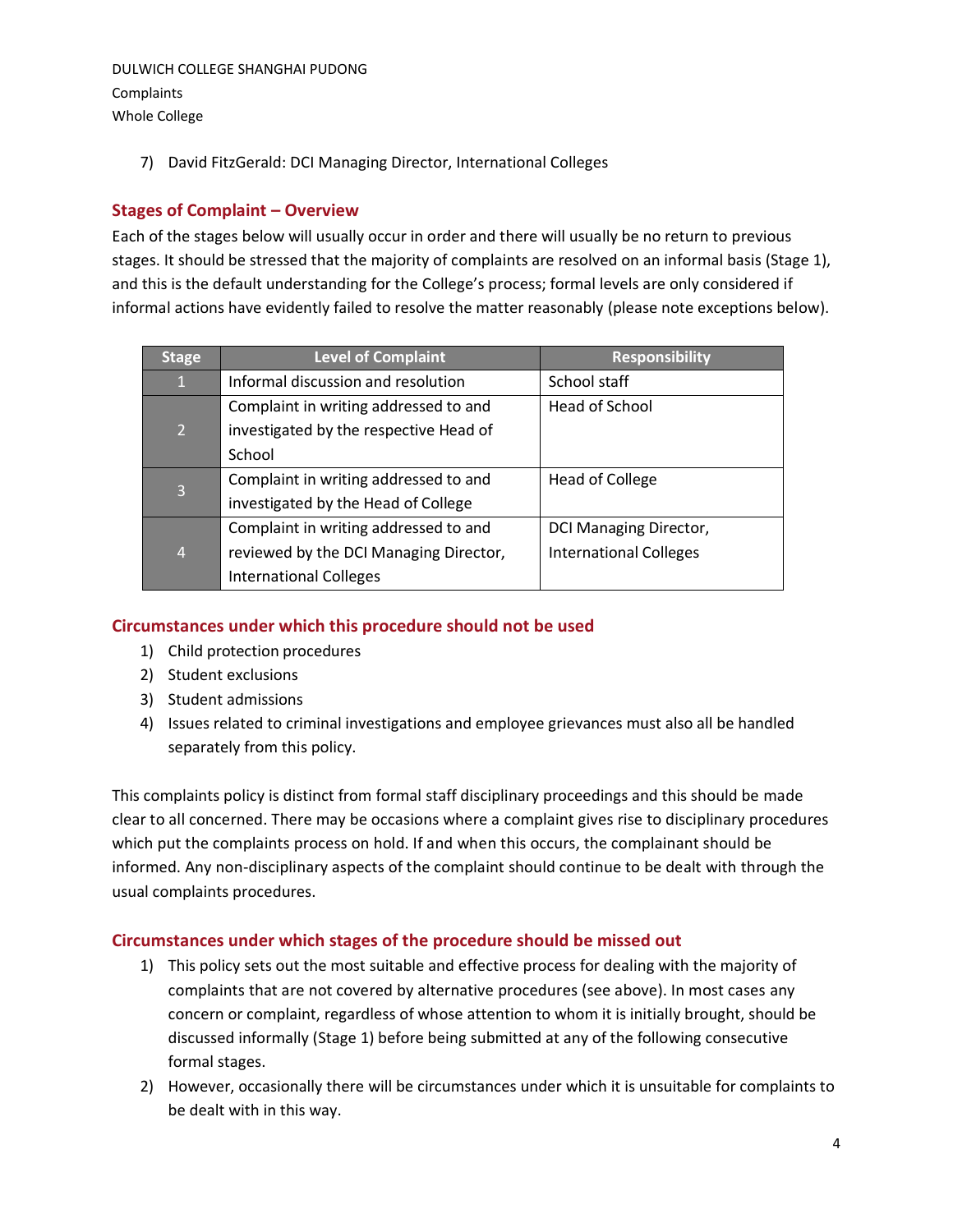- 3) In all cases where the complaint concerns the Head of College  $\frac{directly that}{is}$ , the explicit behaviour of the Head of College as opposed to school policy or procedures, of which the Head of College may be considered a representative – the matter should be raised directly at Stage 4. A complaint against a member of the whole College leadership team – that is, the explicit behaviour of an individual as opposed to respective school policy or procedure, of which the CLT member may be considered a representative – will be dealt with by the Head of College and will commence at Stage 3.
- 4) Complainants may choose to contact the Head of College directly of their own accord. In these cases it will be at the discretion of the Head of College as to whether or not it is appropriate for the complainant to discuss the matter informally (i.e. return to stage 1).

### <span id="page-4-0"></span>**Who is allowed to complain?**

The procedures in this policy may be used by any parent or guardian of a student who is currently registered on College roll. This policy does not apply to parents of prospective students. It does apply to past students if the specific complaint was initially raised in accordance with this policy, when the student was still registered.

### <span id="page-4-1"></span>**Publicity and Communication**

- 1) Dulwich College Shanghai acknowledges best practice in having a Complaints procedure.
- 2) The policy is made available on the College's website.
- 3) All staff are made aware of the complaints procedure and the various stages involved.
- 4) At all stages of the complaints procedure, everybody involved needs to be clear about what is happening and what their responsibilities are. In addition, the complainant should be told how to proceed to the next stage of the procedure if and when their complaint is not upheld.

### <span id="page-4-2"></span>**Confidentiality**

Complainants have the right to know that correspondence, statements and records relating to individual complaints are to be kept in appropriate confidence except where a body conducting an inspection requests access to them.

### <span id="page-4-3"></span>**Equal Access, Accompaniment and Representation**

- 1) Appropriate steps should be taken to ensure that any individual has the opportunity to raise their concerns or submit a formal complaint. This includes the right to be accompanied or represented by a friend or relative at discussions and hearings and/or to submit formal complaints, which have been written by another individual on their behalf.
- 2) It is an expectation that equal respect will be granted to each person involved within the process and that differences between people will be respected and understood.
- 3) A translator can be provided, on request. The choice of translator in all circumstances must be agreed by all parties, in respect of providing an impartial and objective service.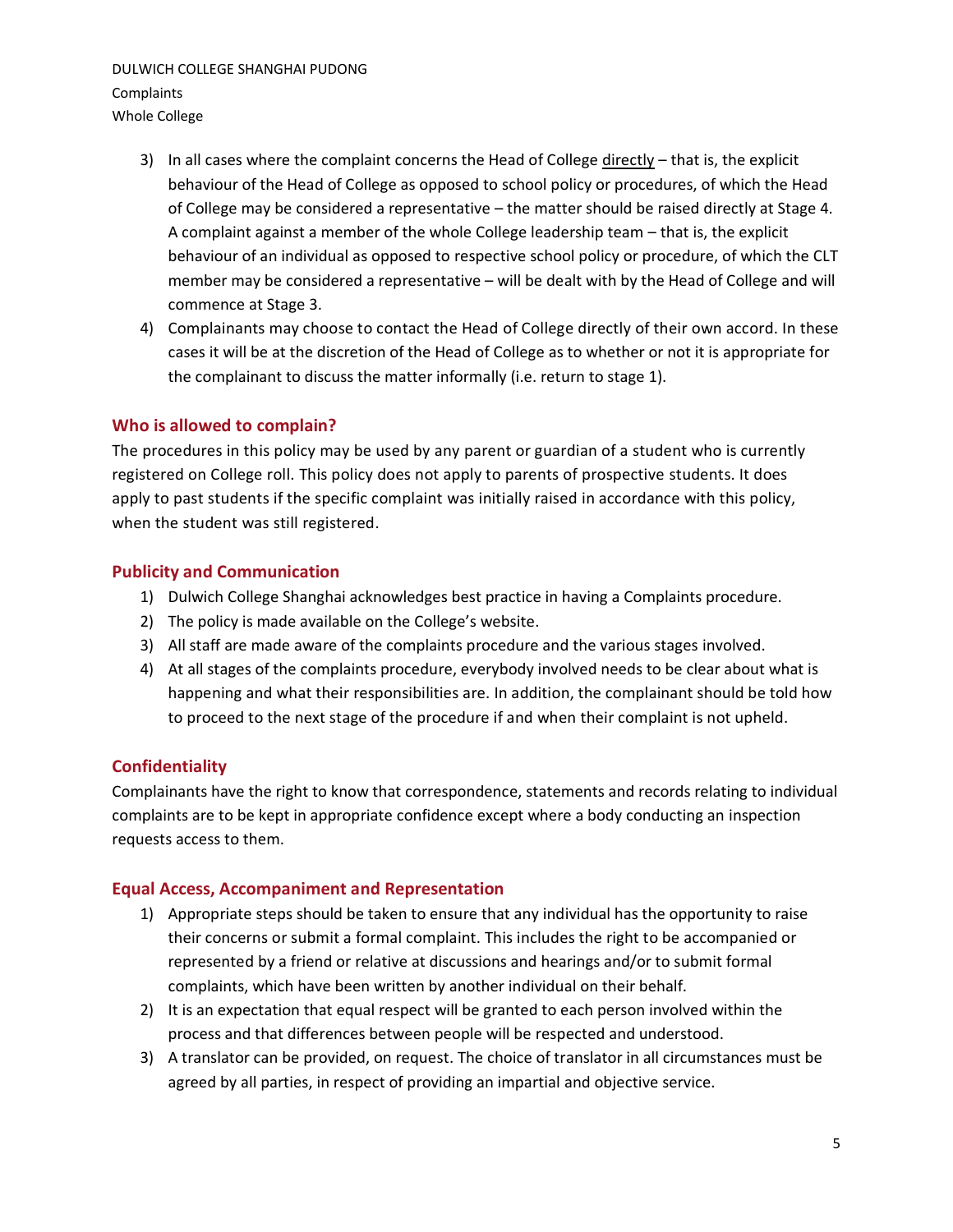# <span id="page-5-0"></span>**Monitoring Complaints**

At all stages of formal complaints, the following information is recorded in writing and held for a minimum of three years:

- 1) The name of the complainant;
- 2) The date and time at which the complaint was made;
- 3) The details of the complaint;
- 4) The desired outcome of the complainant;
- 5) How the complaint is investigated (including written records of interviews held);
- 6) Findings and recommendations of investigations;
- 7) Any action taken;
- 8) The complainant's response (satisfaction or further pursuit of complaint).

A record of all formal complaints is kept by the Complaints Coordinator, as named under *Key Personnel*, in accordance with best practice.

The record of complaints; constituting all formal complaints at stage 2 or above and any stage 1 (informal) complaints as considered relevant at the time; and their outcomes is reviewed regularly by the College Leadership Team to identify whether review or change in practice is needed and so that patterns can be identified and appropriate interventions made. Complaints pertaining to the EYFS are kept for a minimum of three years and inspection bodies are provided, on request, with a written record of all complaints made during any specified period and the action which was taken as a result of each complaint. A report is also be made to the Board of Trustees on a regular basis.

### <span id="page-5-1"></span>**Findings and Recommendations**

At each formal stage of the complaints procedure, any findings and recommendations will be communicated to the complainant and, where relevant, the person complained about. It may be appropriate for the College/School to offer one or more of the following:

- 1) an apology;
- 2) an explanation;
- 3) an admission that the situation could have been handled differently or better;
- 4) an assurance that the event concerned will not recur;
- 5) an explanation of the steps that have been taken to ensure that it will not happen again;
- 6) an undertaking to review College policies in light of the complaint.

In the second instance, the complainant may then choose to take no further action or to take their complaint to the next relevant stage.

### <span id="page-5-2"></span>**Time Scale**

1) Although each of the stages within the procedure should occur consecutively, it is not necessary for each stage to follow the last immediately. Complainants may need some time to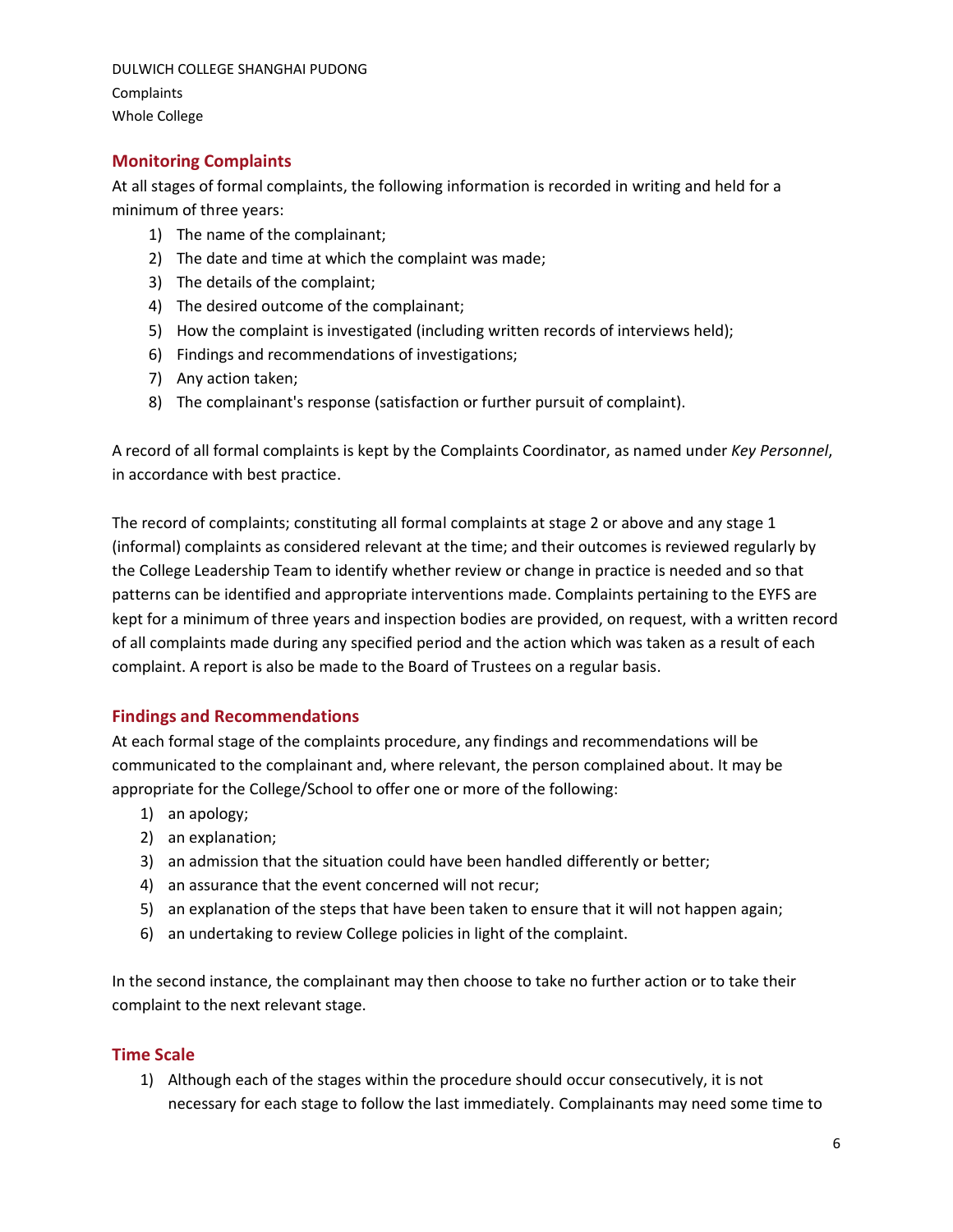decide whether or not they wish to pursue the matter any further.

- 2) After each stage, the complainant and the individual dealing with their complaint at that time should agree an appropriate time limit within which the next stage should be accessed, if at all. If the complaint is not submitted to the next stage within this agreed time limit it will be considered as closed. For example, an outside limit of 28 working days would normally be set.
- 3) For EYFS, the requirement to notify complainants of the outcome of an investigation within 28 actual days of having received the complaint.

# <span id="page-6-0"></span>**Changes to Time Limits and Deadlines**

- 1) Time limits relate to College working days in term time.
- 2) In general, the time limits and deadlines contained within this policy should be adhered to. However, in certain circumstances it may be deemed inappropriate or impossible to guarantee that this is possible.
- 3) Where a complaint leads to criminal proceedings this will always be the case.
- 4) If and when it becomes necessary to alter the time limits and deadlines set out within this policy, the complainant should be told and given an explanation as to why this has been the case.

### <span id="page-6-1"></span>**Appeals**

If, at any stage, as the result of a complaint, a decision or course of action is taken with regards to an individual (apart from the complainant) which they feel is ungrounded, unjustified or incorrect they have the right to appeal to the DCI Managing Director, International Colleges at [david.fitzgerald@indulwich.com](mailto:david.fitzgerald@indulwich.com)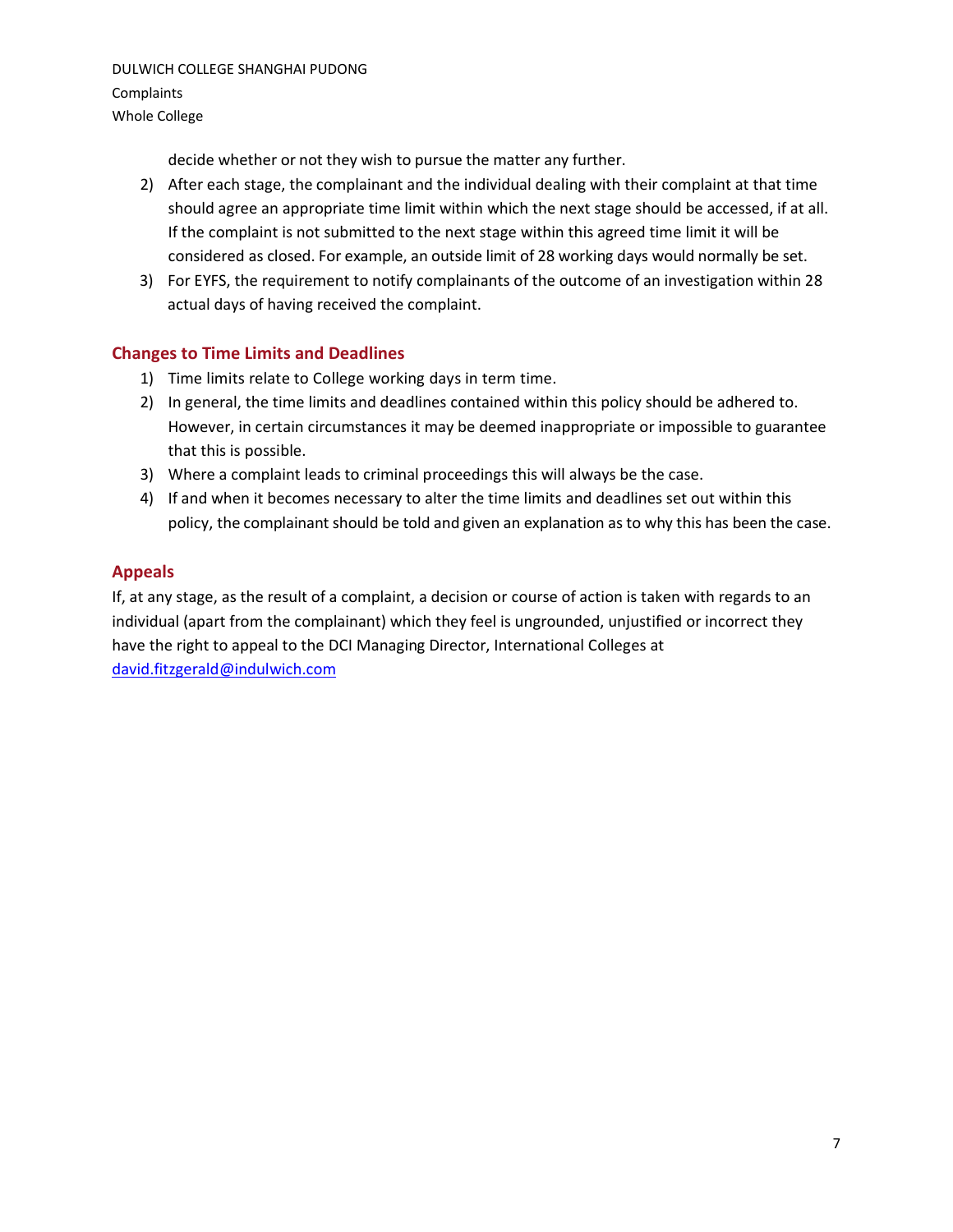### <span id="page-7-0"></span>**STAGE 1: Informal Discussion**

#### **Introduction**

The vast majority of concerns and complaints can be dealt with informally. There are many occasions where concerns are resolved immediately without the need to submit a formal complaint. Indeed, many concerns raised at this level might not be classified as complaints. A complainant will be asked if they wish the issue that they have raised to be recorded as a complaint. Complaints or concerns at this stage may be verbal or written and addressed to the relevant member of staff.

#### **Monitoring**

Details of the complaint/concern and action taken, if applicable and appropriate, are recorded in the relevant student's file.

This information should be entered by the member of staff responsible for dealing with the complaint/concern. As a matter of course, the relevant line manager to the member of staff dealing with the complaint/concern should be informed of the concern and the outcome.

#### **Time Scales**

At this stage, issues should be acknowledged within 24 hours and then considered within 5 working days.

#### **Response**

The individual who raised the issue should be informed of any findings or recommendations taken to resolve the matter.

#### **Options for Complainant**

<span id="page-7-1"></span>If the individual is dissatisfied with the response they have been given and would like to take their complaint further, they should be referred to the College's complaints procedure and told how to move on to the next stage.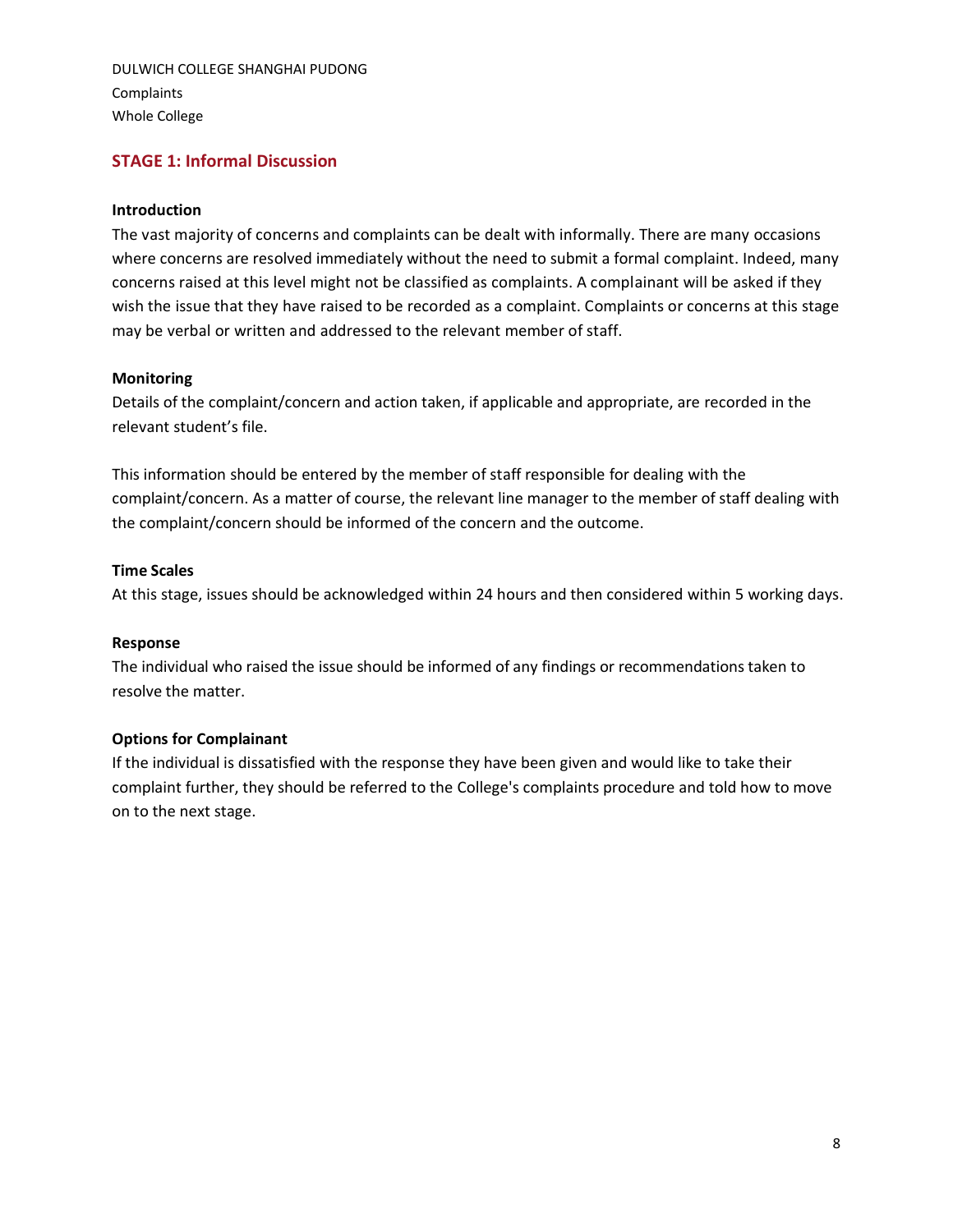# **STAGE 2: Complaint in Writing Addressed to The Head of School**

#### **Introduction**

This is the first stage of the formal complaints process and, as a result, all communications between parties need to be carefully recorded and monitored as set out in the 'monitoring complaints' section of this document. Complaints at this stage must be written and addressed to the Head of School.

#### **Monitoring**

A formal record of the complaint will be kept by the Complaints Coordinator. If the complaint is addressed to the Head of School, the Head of College will also be informed and kept updated on progress.

#### **Process**

If the complainant so wishes they can use the template on Page 15. If the complainant has difficulty in putting the complaint in writing, they are asked to make an appointment with the Head of School who will help.

The Head of School will decide the best person to hear the complaint. It would be helpful if the complainant could indicate if there is someone with whom they might have difficulty discussing the complaint so that their views can be respected. Similarly, if the member of staff directly involved feels too compromised to deal with the complaint, the Head of School may consider referring the complainant to another staff member. The member of staff may be more senior but does not have to be.

In most instances, there will need to be an investigation in order to understand the circumstances surrounding the complaint. That investigation will normally be undertaken by the nominated person, or by the Head of School, as may be considered most appropriate in each circumstance.

As indicated within the 'equal access, accompaniment and representation' section of this document, all individuals have the right, at this or any other stages, to be accompanied or represented by a friend or relative at discussions and hearings. This includes the right of teachers to be accompanied by a colleague. If necessary, the investigator will interview witnesses and take statements from those involved. If the complaint centres on a student, the student will also usually be interviewed. When students are interviewed, an additional member of staff should always attend.

#### **Time Scales**

The Head of School should formally acknowledge the complaint within 24 hours of receipt and should ensure that the investigation is completed within 5 school days.

#### **Response**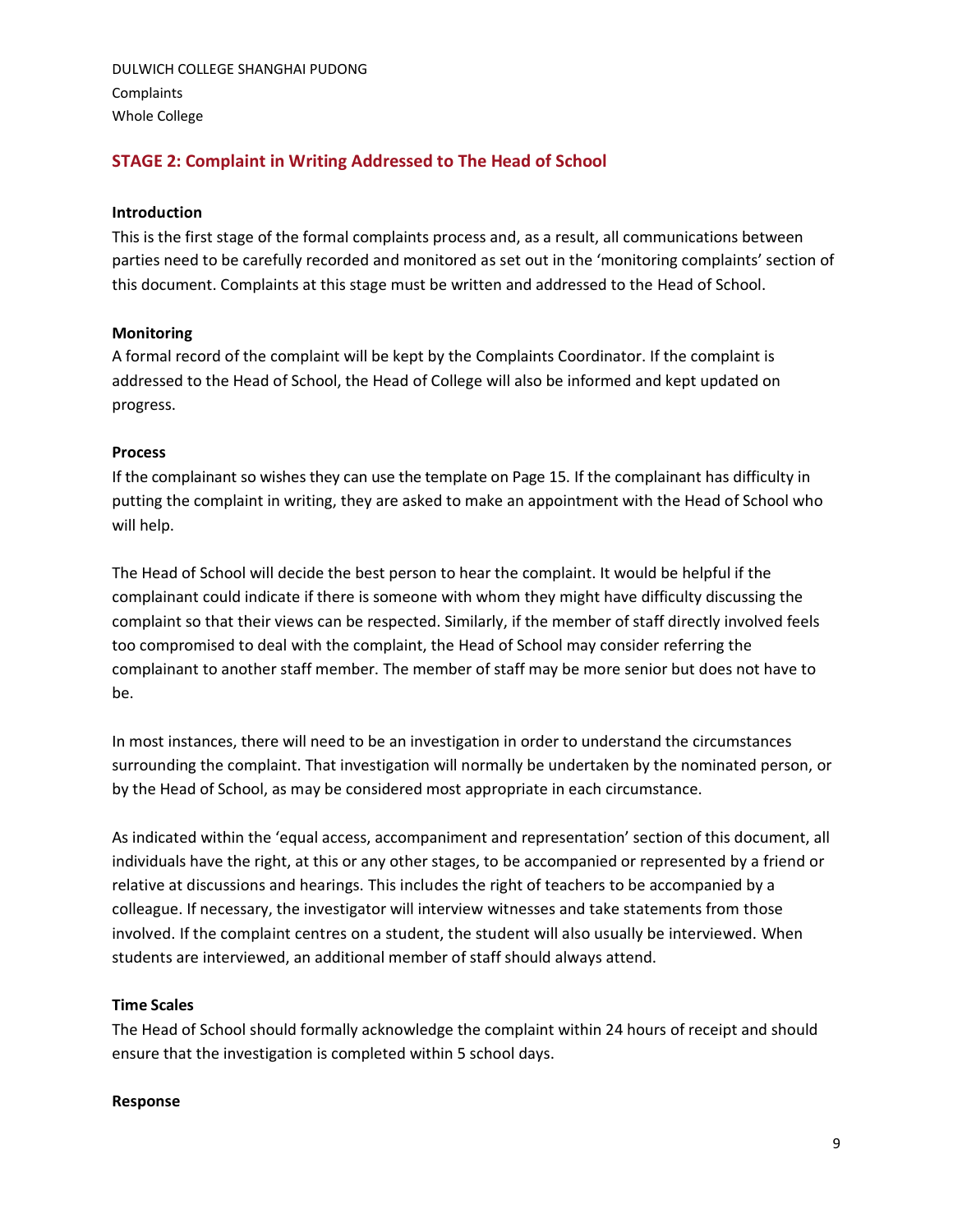The individual who raised the complaint should be informed in writing of any findings or recommendations as a result of the investigation.

### **Options for Complainant**

<span id="page-9-0"></span>If the individual is dissatisfied with the response they have been given and would like to take their complaint further, they should be referred to the College's complaints procedure and told how to move on to the next stage.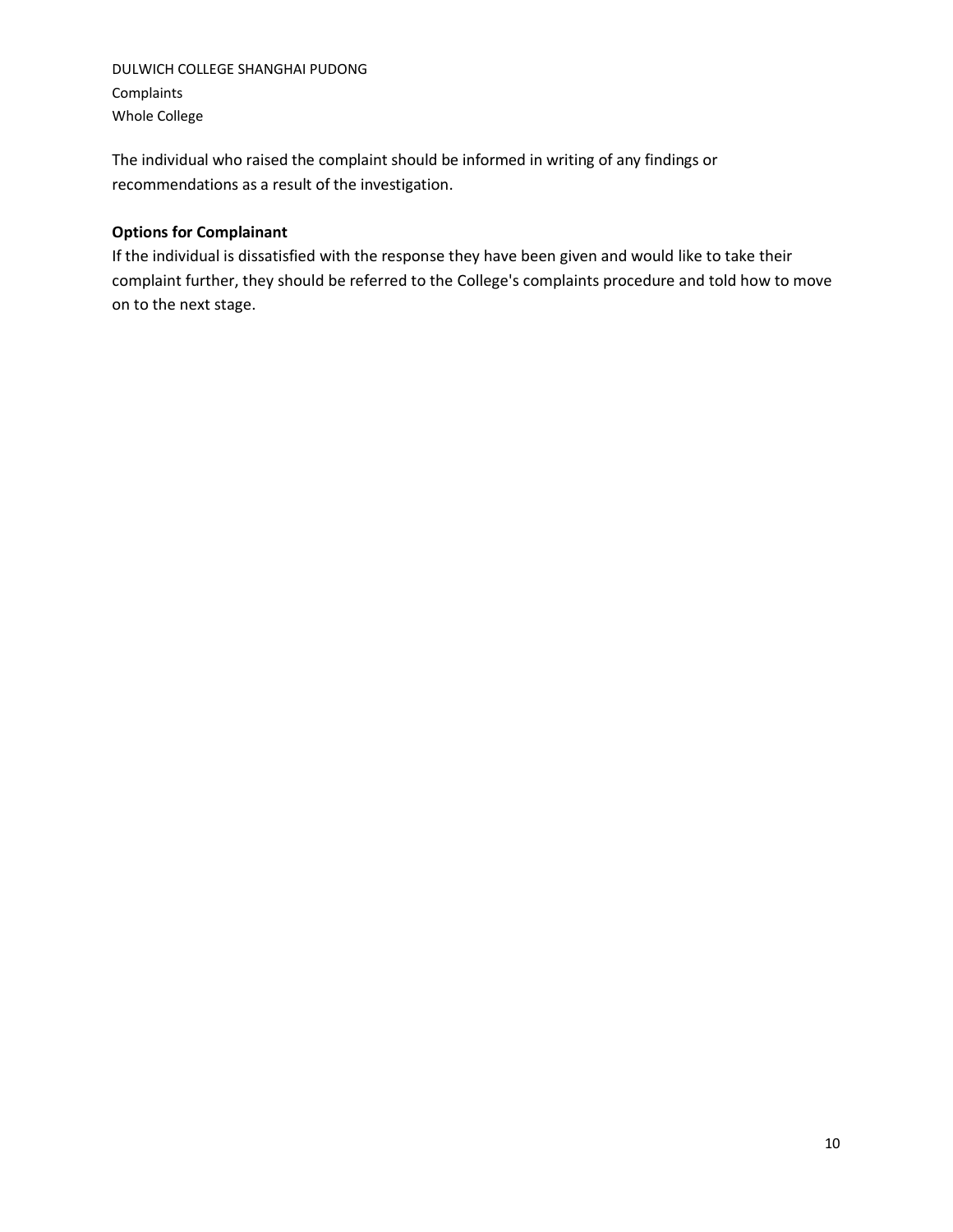# **STAGE 3: Complaint in Writing Addressed to The Head of College**

#### **Introduction**

This is the second stage of the formal complaints process and, as a result, all communications between parties need to be carefully recorded and monitored as set out in the 'monitoring complaints' section of this document. Complaints at this stage must be written and addressed to the Head of College.

#### **Monitoring**

A formal record of the complaint will be kept by the Complaints Coordinator. If the complaint is addressed to the Head of College, the Managing Director, International Colleges will also be informed and kept updated on progress.

#### **Process**

If the complainant so wishes they can use the template on Page 15. If they have difficulty in putting their complaint in writing, they are asked to make an appointment with the Head of College who will help.

The Head of College will decide the best person to hear the complaint. It would be helpful if the complainant could indicate if there is someone with whom they might have difficulty discussing the complaint so that their views can be respected. Similarly, if the member of staff directly involved feels too compromised to deal with the complaint, the Head of College may consider referring them to another staff member.

In most instances, there will need to be an investigation in order to understand the circumstances surrounding the complaint, and why the complaint has progressed from stage 2 to 3. That investigation will normally be undertaken by the nominated person, or by the Head of College, as may be considered most appropriate in each circumstance.

As indicated within the 'equal access, accompaniment and representation' section of this document, all individuals have the right, at this or any other stages, to be accompanied or represented by a friend or relative at discussions and hearings. This includes the right of teachers to be accompanied by a colleague. If necessary, the investigator will interview witnesses and take statements from those involved. If the complaint centres on a student, the student will also usually be interviewed. When students are interviewed, an additional member of staff should always attend.

#### **Time Scales**

The Head of College should formally acknowledge the complaint within 24 hours of receipt and should ensure that the investigation is completed within 5 school days.

#### **Response**

The individual who raised the complaint should be informed in writing of any findings or recommendations as a result of the investigation.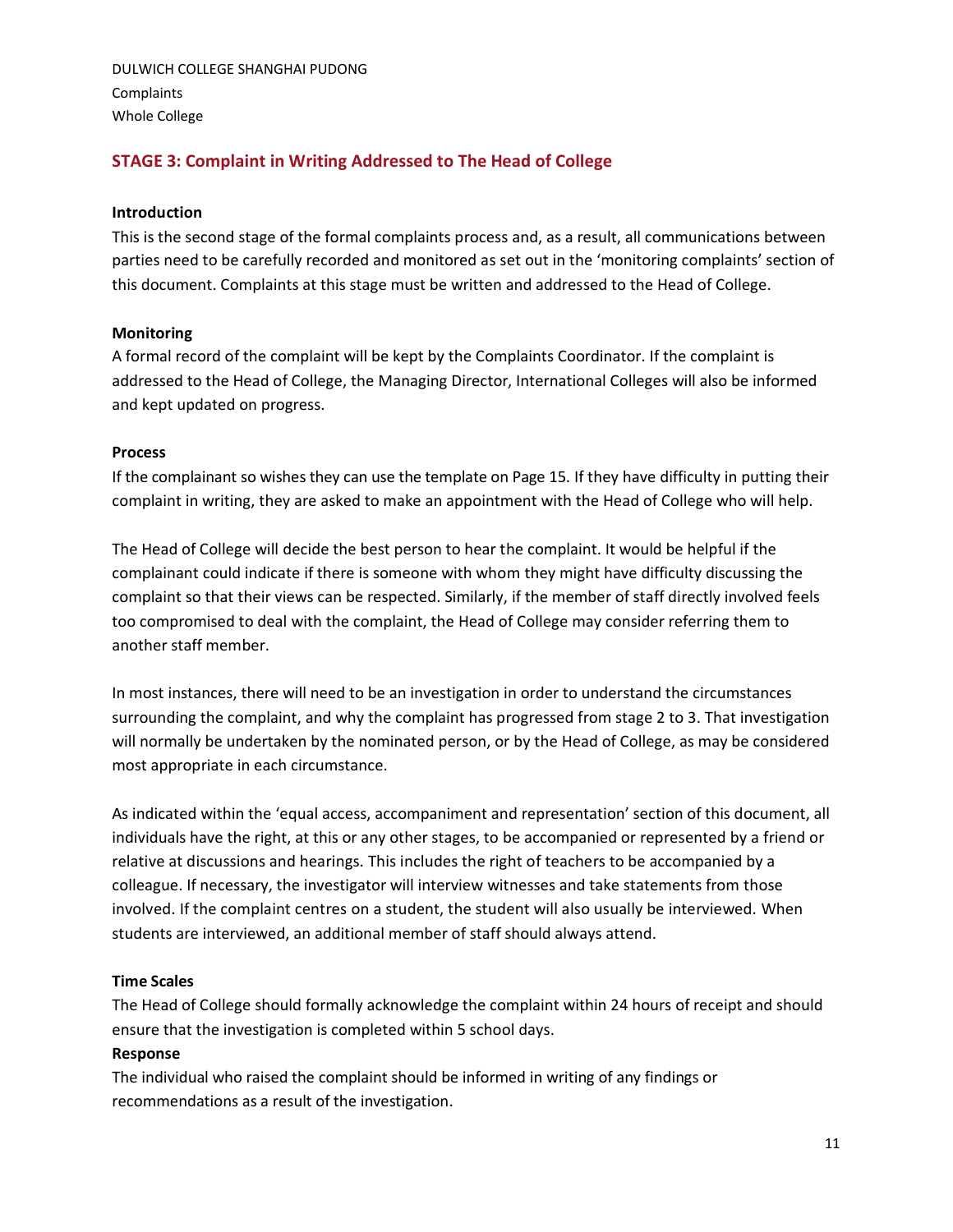# **Options for Complainant**

<span id="page-11-0"></span>If the individual is dissatisfied with the response they have been given and would like to take their complaint further, they should be referred to the College's complaints procedure and told how to move on to the next stage.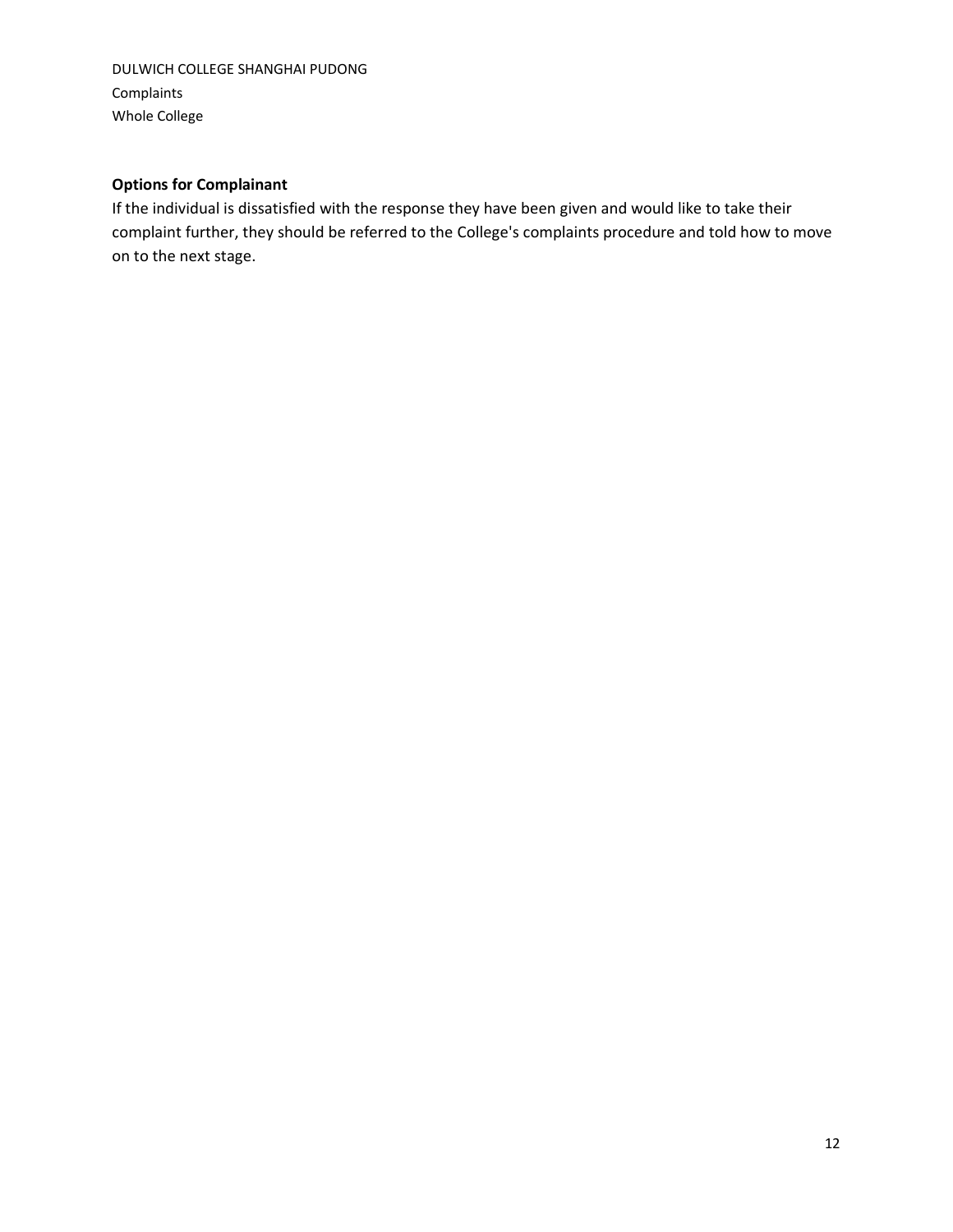# **STAGE 4: Complaint in Writing Addressed to and Reviewed by The Managing Director, International Colleges**

#### **Introduction**

Complaints rarely reach this formal level, but it is important that the Managing Director is prepared to deal with the complaint.

Upon receiving a formally submitted complaint at this stage the Director of Schools will follow DCI procedures and policy.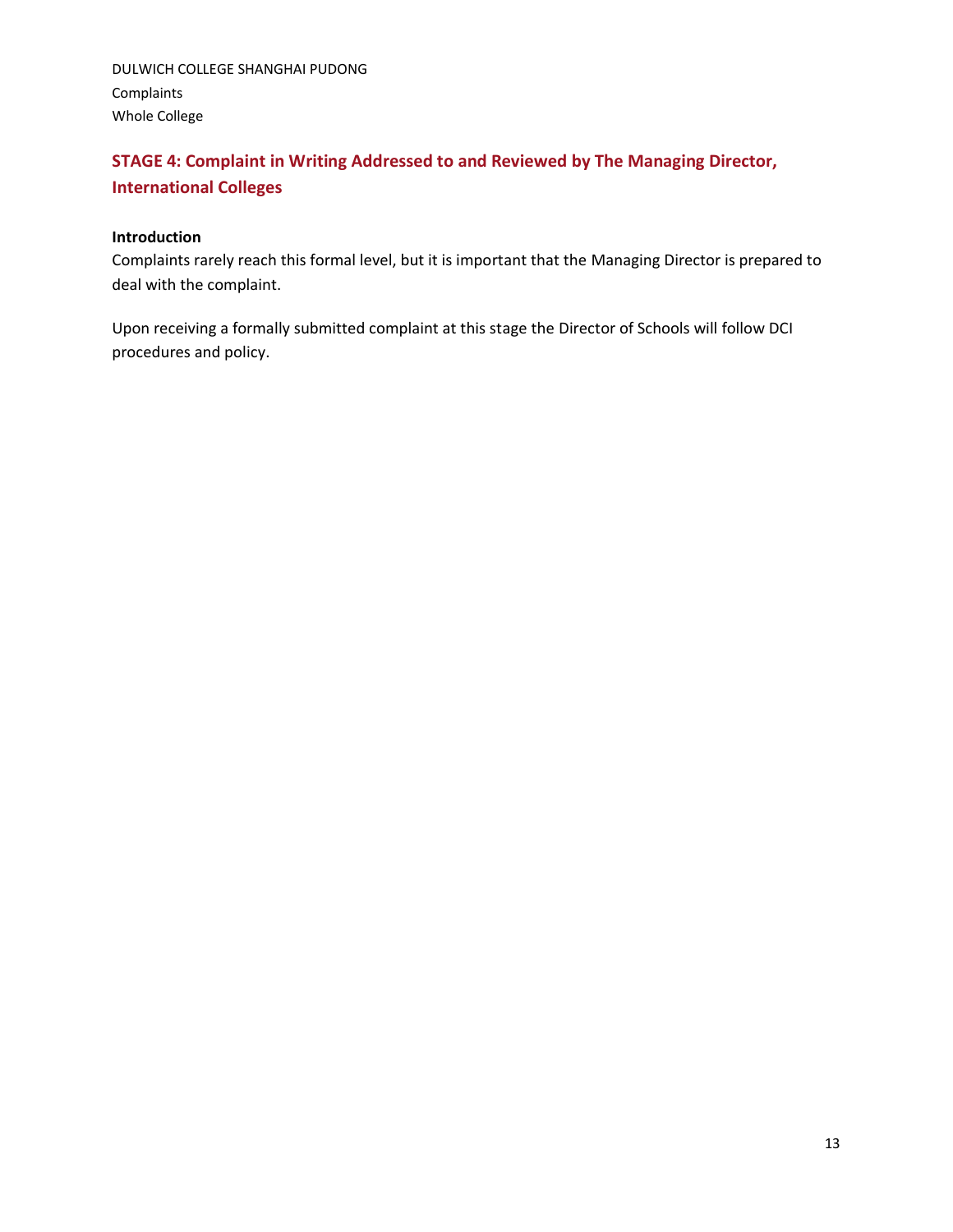# <span id="page-13-0"></span>**Formal Complaint Form**

Please complete in BLOCK CAPITALS and return to the Complaints Coordinator who will acknowledge receipt and explain what action will be taken.

| Your name                             |                                                                                                 |
|---------------------------------------|-------------------------------------------------------------------------------------------------|
| <b>Student's name</b>                 |                                                                                                 |
| Your relationship to the student      |                                                                                                 |
| <b>Address</b>                        |                                                                                                 |
|                                       |                                                                                                 |
|                                       |                                                                                                 |
| Postcode                              |                                                                                                 |
| Daytime telephone number              |                                                                                                 |
| <b>Evening telephone number</b>       |                                                                                                 |
| Please give details of your complaint |                                                                                                 |
|                                       |                                                                                                 |
|                                       |                                                                                                 |
|                                       |                                                                                                 |
|                                       |                                                                                                 |
|                                       |                                                                                                 |
|                                       |                                                                                                 |
|                                       |                                                                                                 |
|                                       |                                                                                                 |
|                                       |                                                                                                 |
|                                       |                                                                                                 |
|                                       |                                                                                                 |
|                                       |                                                                                                 |
|                                       | What action, if any, have you already taken to try and resolve your complaint? (To whom did you |
| speak and what was the response?)     |                                                                                                 |
|                                       |                                                                                                 |
|                                       |                                                                                                 |
|                                       |                                                                                                 |
|                                       |                                                                                                 |
|                                       |                                                                                                 |
|                                       |                                                                                                 |
|                                       |                                                                                                 |
|                                       |                                                                                                 |
|                                       |                                                                                                 |
|                                       |                                                                                                 |
|                                       |                                                                                                 |
|                                       |                                                                                                 |